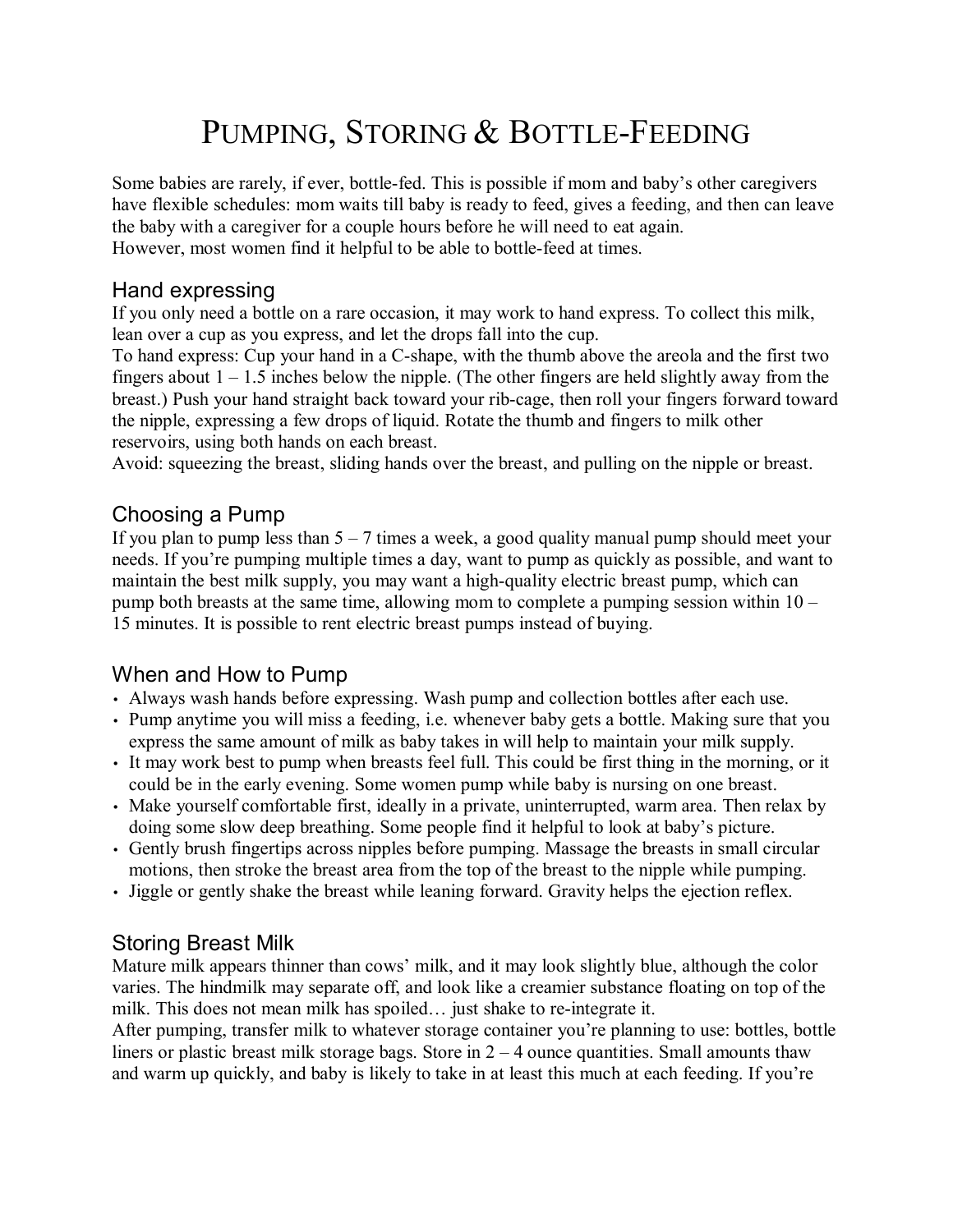planning to freeze the milk, don't fill the container all the way, since the milk will expand while freezing. Some women freeze milk in ice cube trays so they have 1 ounce servings ready to thaw. Always label the milk with date and time pumped. Rotate the stock of breast milk so you are using the oldest milk first, to ensure that all milk will be consumed within its safe range. Storage times: If you know you will feed the milk sometime today, breast milk can be kept at room temperature for a *maximum* of 10 hours. It will keep on the refrigerator for a *maximum* of 8 days. If the milk was frozen within 24 hours of pumping, it will keep three months in the back of the freezer. In general though, it is best to refrigerate as soon as possible after pumping, and to use the milk as soon as possible.

## Preparing a Bottle

There are several kinds of bottles and nipples on the market, each "scientifically designed" for babies. Buy two or three different kinds, and find out which one works best for your baby. Warming Bottles: For frozen milk, thaw overnight in the refrigerator, or place it in a container of warm water, or hold it under warm running water from the sink. Once milk has thawed, serve immediately, or refrigerate and use within the next 24 hours; do not re-freeze. Babies can drink milk at room temperature, or warmed to body temperature. Again, warm the bottle in a container of warm water, or under running water. Test the temperature by dotting a little milk on the inside of your wrist. If it is comfortably warm, but not hot, it's ready for baby. Don't use a microwave to heat baby's milk. They can cause hot spots that are hot enough to burn baby's mouth. They may also damage some of the nutrients and antibodies in the milk.

#### Introducing a Bottle

If breastfeeding is a priority to you, it is generally recommended that you wait to introduce a bottle till breastfeeding is well established: baby's latch is good, mom is comfortable with nursing, and her breast milk supply is established. This is typically when baby is  $3 - 5$  weeks old. (If a supplement is medically necessary before breastfeeding is established, you can use medicine droppers, spoons, or "SNS" to feed expressed milk. See PCN page 453.) The reason to wait to introduce a bottle is that some babies develop "nipple confusion" and have a hard time switching back and forth between breast and bottle. In the early weeks, if given both options, they may choose the bottle, and you may have a difficult time continuing breastfeeding. If you do intend to use bottles at some point, it is best not to wait more than 12 weeks, as some older babies will develop a strong preference for mom, and will not learn to use a bottle as easily. For the first several bottles, try first breastfeeding for a while to ease hunger, so baby is calm and ready to learn a new skill. Then give the bottle. It is best if someone other than mom introduces

# Introducing Formula

the first several bottles.

For baby's health, it is better to bottle-feed breast milk than to feed formula. Especially if you have a family history of food allergies, it is recommended to delay formula as long as possible. If at some point, you do choose to introduce formula, ask your pediatrician for recommendations. You can also look at websites from the manufacturers to find out more, but remember that information may have a bias. For more information of formula, see PCN page 461. It is usually best to start with a cows' milk based formula, and only use soy if nothing else has worked. Formula comes in three forms: powdered is cheapest and takes the least storage space,